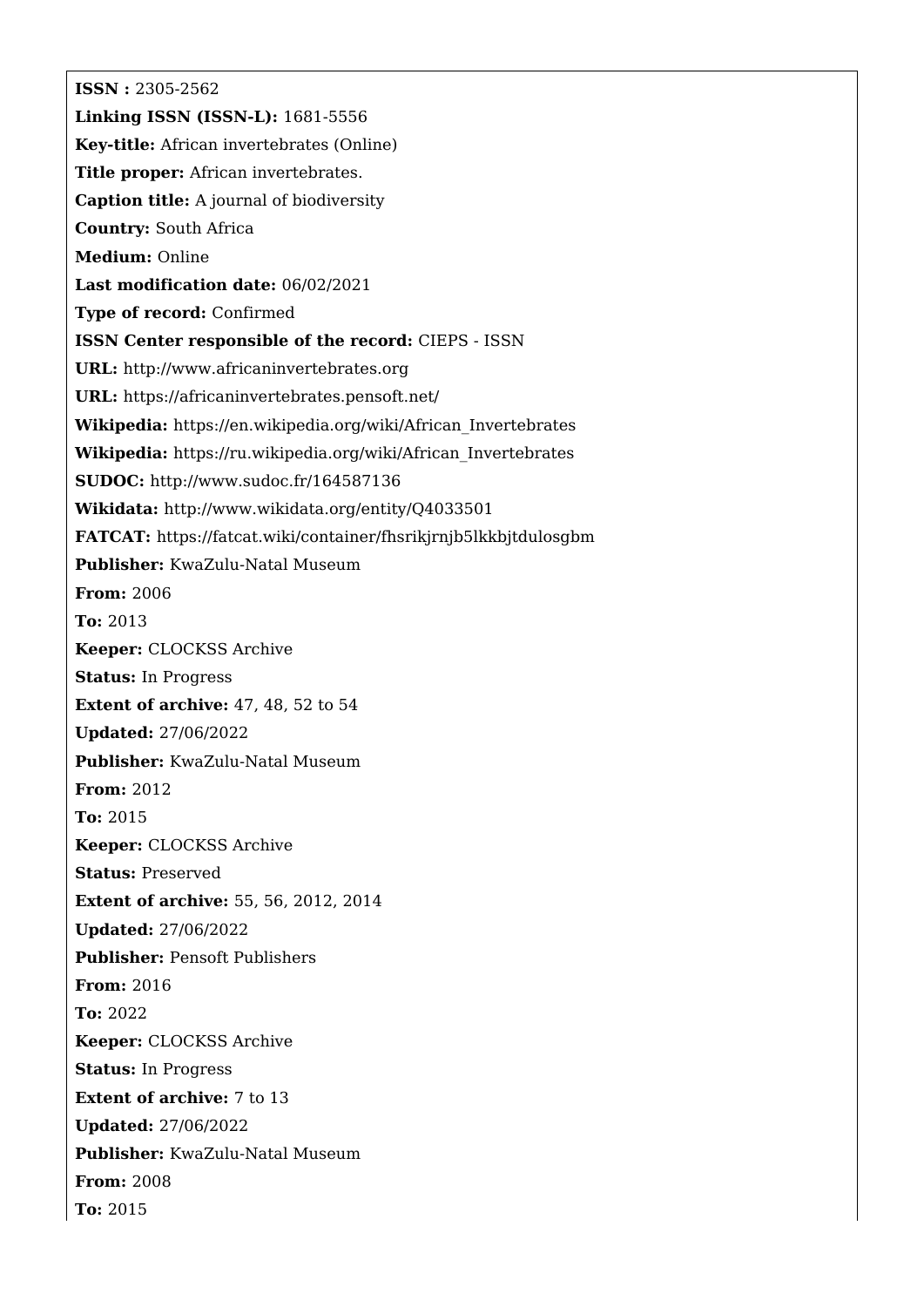**Keeper:** LOCKSS Archive **Status:** Preserved **Extent of archive:** 49 to 56 **Updated:** 27/06/2022 **Publisher:** Pensoft Publishers **From:** 2016 **To:** 2021 **Keeper:** LOCKSS Archive **Status:** Preserved **Extent of archive:** 7 to 10 **Updated:** 27/06/2022 **Publisher:** Pensoft Publishers **From:** 2022 **To:** 2022 **Keeper:** LOCKSS Archive **Status:** In Progress **Extent of archive:** 11 **Updated:** 27/06/2022 **Publisher:** Pensoft **From:** empty **To:** 2021 **Keeper:** Library of Congress **Status:** Preserved **Extent of archive:** 58(1) (2017); 58(2) (2017); 59(1) (2018); 59(2) (2018); 60(1) (2019); 57 (1, 2); 58 (1); 60 (1, 2); 61 (1, 2); 62 (1, 2) **Updated:** 08/04/2022 **Publisher:** Sabinet **From:** 2001 **To:** 2015 **Keeper:** Portico **Status:** Preserved **Extent of archive:** Preserved : 42 (1); 43; 44 (2); 45 (1); 46; 47; 48 (2); 49 (1, 2); 50 (1, 2); 51 (1, 2); 52 (1, 2); 53 (1, 2); 54 (1, 2); 55 (1, 2); 56 (1 to 3) **Updated:** 04/06/2022 **Publisher:** BioOne **From:** 2012 **To:** 2015 **Keeper:** Portico **Status:** Preserved **Extent of archive:** Preserved : 53 (1, 2); 54 (1, 2); 55 (1, 2); 56 (1 to 3) **Updated:** 04/06/2022 **Publisher:** Pensoft Publishers